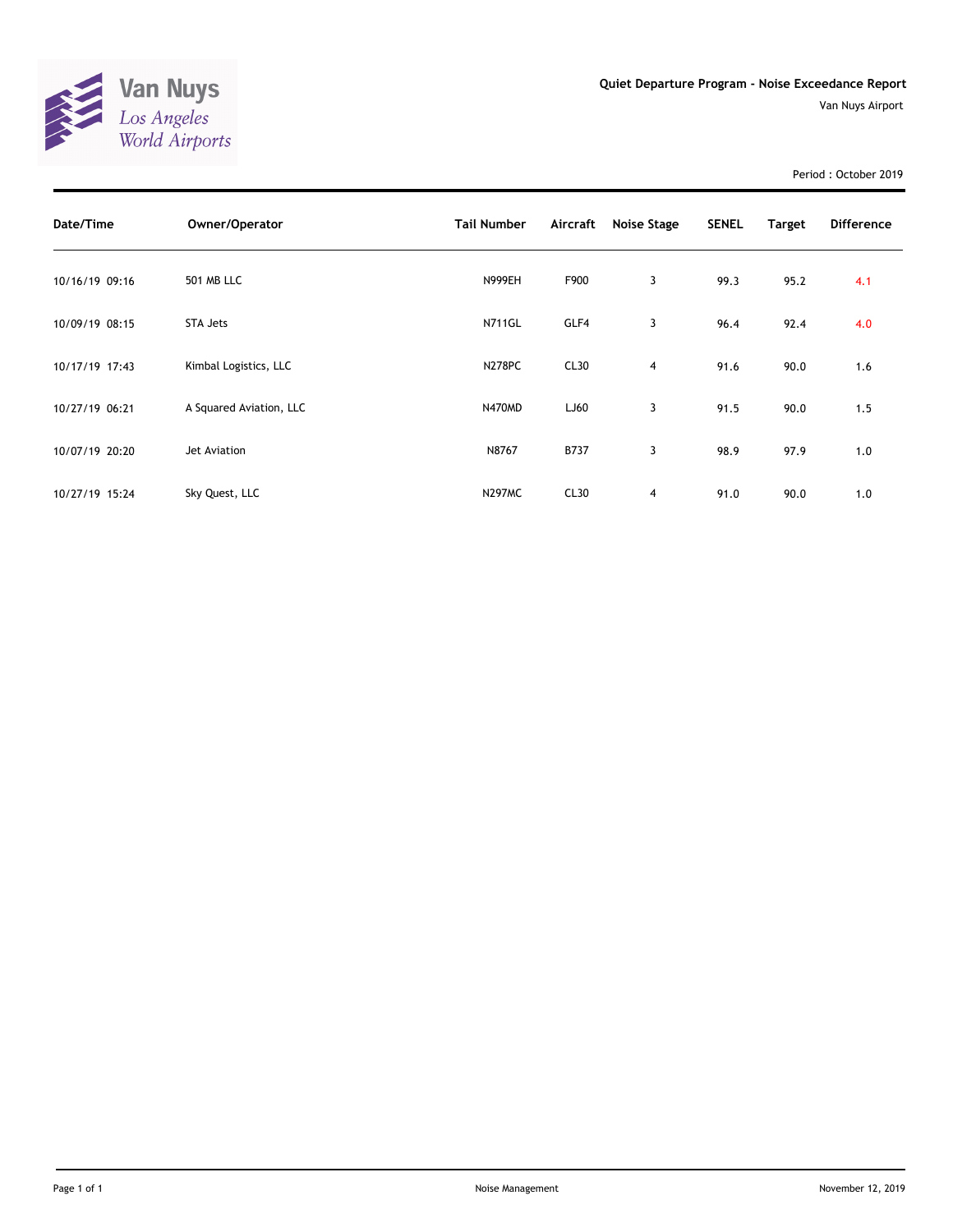

Period : October 2019

| Owner/Operator                                      | <b>Departures Exceeding</b><br><b>Target Noise Level</b> | <b>Total Southbound</b><br><b>Jet Departures</b> |
|-----------------------------------------------------|----------------------------------------------------------|--------------------------------------------------|
| <b>501 MB LLC</b>                                   | 1                                                        | 1                                                |
| A Squared Aviation, LLC                             | 1                                                        |                                                  |
| Jet Aviation                                        |                                                          |                                                  |
| Kimbal Logistics, LLC                               |                                                          |                                                  |
| Sky Quest, LLC                                      |                                                          | 3                                                |
| <b>STA Jets</b>                                     | 1                                                        | 9                                                |
| 180 Sky, LLC                                        | 0                                                        | $\mathbf{1}$                                     |
| 427MJ LLC                                           | 0                                                        | 1                                                |
| 477 Aviation, LLC                                   | 0                                                        |                                                  |
| 5664 Chalon, LLC                                    | 0                                                        |                                                  |
| A SQUARED AVIATION LLC                              | 0                                                        |                                                  |
| AAB Capital, LLC                                    | 0                                                        |                                                  |
| ACM Aviation Services, Inc.                         | 0                                                        |                                                  |
| Aerius Management, LLC                              | 0                                                        |                                                  |
| Aerolineas Ejecutivas, SA de CV                     | 0                                                        |                                                  |
| Air 7, LLC                                          | 0                                                        |                                                  |
| Air Rutter International DBA JetFlite International | 0                                                        |                                                  |
| Air-1 Leasing LLC                                   | 0                                                        |                                                  |
| Albinati Aeronautics SA                             | 0                                                        |                                                  |
| All Island Charter, LLC                             | 0                                                        |                                                  |
| American Financial Group, Inc.                      | 0                                                        |                                                  |
| American Resources                                  | 0                                                        |                                                  |
| A-Ron Resources, LLC                                | 0                                                        |                                                  |
| Assembly Point Aviation, Inc.                       | 0                                                        |                                                  |
| ATLANTIC EXCEL LLC                                  | 0                                                        |                                                  |
| AVION 145 CORP                                      | 0                                                        |                                                  |
| <b>AVJET Corporation</b>                            | 0                                                        |                                                  |
| AvTech Capital, LLC                                 | 0                                                        |                                                  |
| AZ Charters, LLC                                    | 0                                                        |                                                  |
| Banc of America Leasing & Capital, LLC              | 0                                                        |                                                  |
| Barrett-Jackson Holdings, LLC                       | 0                                                        |                                                  |
| Beach Air II, LLC                                   | $\mathbf{0}$                                             | 1                                                |
| Bearthday Aviation, LLC                             | 0                                                        | 1                                                |
| <b>BLM Aviation, LLC</b>                            | 0                                                        |                                                  |
| Blossom Valley Aviation, LLC                        | 0                                                        |                                                  |
| Blue Sky Aviation Group, LLC                        | 0                                                        |                                                  |
| Bluebird Owner, LLC                                 | 0                                                        |                                                  |
| <b>Bluelink Jets AB</b>                             | 0                                                        |                                                  |
| BridgePete Air, LLC                                 | 0                                                        |                                                  |
| Bright Premier Air Team, LLC                        | 0                                                        |                                                  |
| <b>BRINING AIR LLC</b>                              | 0                                                        | 1                                                |

The Van Nuys Airport Fly Friendly - Quiet Departure Program asks that operators of jet aircraft use manufacturer's or NBAA quiet departure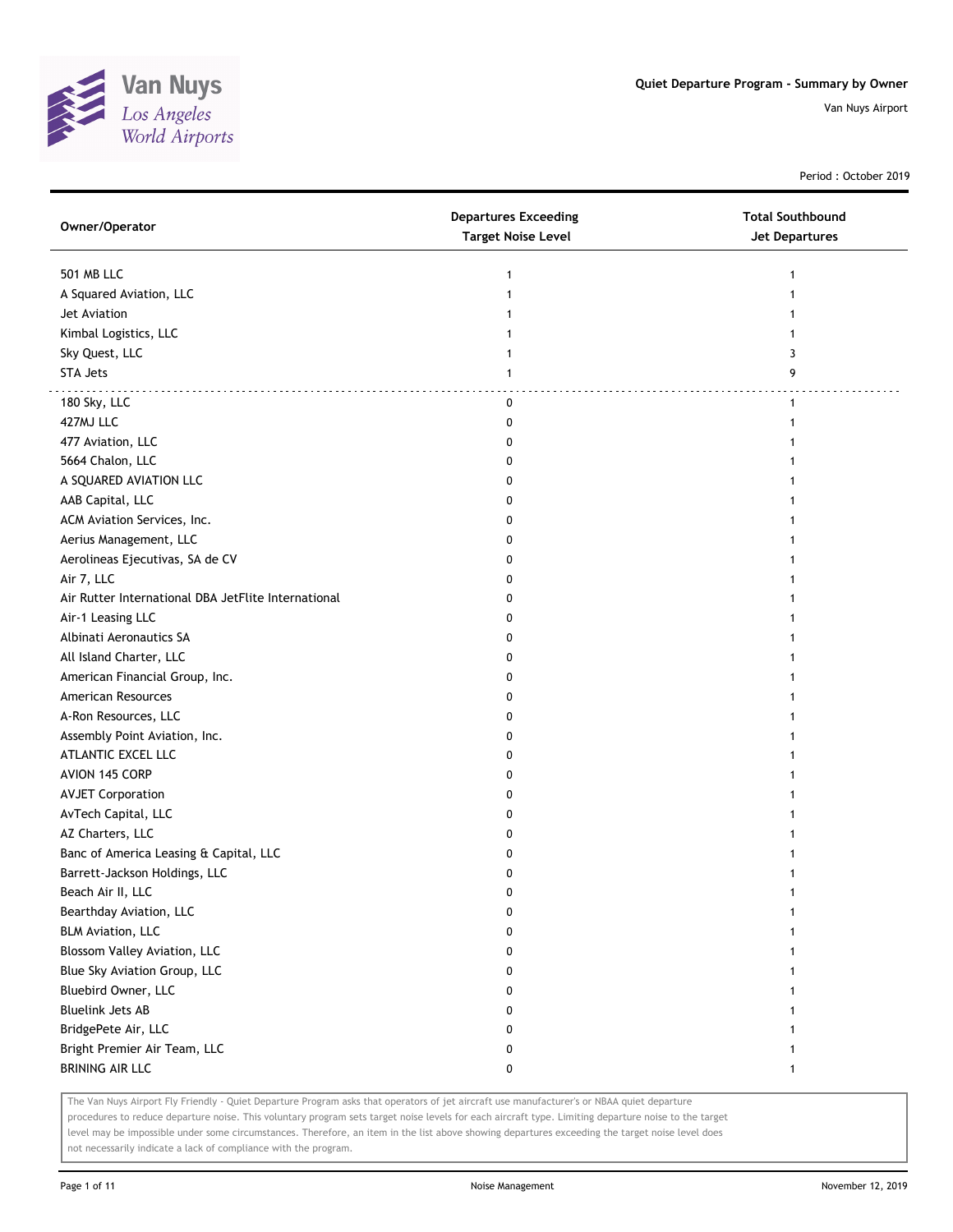

Period : October 2019

| Owner/Operator                             | <b>Departures Exceeding</b><br><b>Target Noise Level</b> | <b>Total Southbound</b><br><b>Jet Departures</b> |
|--------------------------------------------|----------------------------------------------------------|--------------------------------------------------|
| <b>Business Jet Access</b>                 | 0                                                        | 1                                                |
| Business Jet Managers, Inc.                | 0                                                        |                                                  |
| C & M PREMIER LLC                          | 0                                                        |                                                  |
| <b>C'Air Leasing</b>                       | 0                                                        |                                                  |
| Canyon Partners, LLC                       | 0                                                        |                                                  |
| CapRock Land Company, LLC                  | 0                                                        |                                                  |
| <b>CAREER AVIATION CO INC</b>              | 0                                                        |                                                  |
| CFNS Inc.                                  | 0                                                        |                                                  |
| Charter Airlines, LLC                      | 0                                                        |                                                  |
| <b>CIRRUS DESIGN CORP</b>                  | 0                                                        |                                                  |
| Citation Aviation, LLC                     | 0                                                        |                                                  |
| CitationAir                                | 0                                                        |                                                  |
| CJ3SP, LLC                                 | 0                                                        |                                                  |
| CJE II INC                                 | 0                                                        |                                                  |
| <b>Claire Leasing Company LLC</b>          | 0                                                        |                                                  |
| <b>CLAYTON MOUNTAIN ENERGY LLC</b>         | 0                                                        |                                                  |
| <b>Cloud Nine Aviation</b>                 | 0                                                        |                                                  |
| Club Jet                                   | 0                                                        |                                                  |
| Corporate Air, LLC                         | 0                                                        |                                                  |
| Corporate Eagle Management Services Inc    | 0                                                        |                                                  |
| Cove Aviation Partners, LLC                | 0                                                        |                                                  |
| CP CJ, LLC                                 | 0                                                        |                                                  |
| Crescent Heights Sales, Inc.               | 0                                                        |                                                  |
| <b>Cruiser Aircraft Financial Services</b> | 0                                                        |                                                  |
| Cutter Flight Management, Inc.             | 0                                                        |                                                  |
| Delux Public Charter, LLC                  | 0                                                        |                                                  |
| DERIVATIVE EQUITIES (CITATION III) LLC     | 0                                                        |                                                  |
| DIXIE AIR OF HAMMOND LLC                   | 0                                                        |                                                  |
| DMG PHENOM I LLC                           | 0                                                        |                                                  |
| Dole Foods Flight Operations, Inc.         | 0                                                        |                                                  |
| DT Equipment Leasing, LLC                  | 0                                                        |                                                  |
| EARNHARDT AVIATION LLC                     | 0                                                        |                                                  |
| Elite Air, Inc.                            | 0                                                        |                                                  |
| ELLIOTT DONALD G                           | 0                                                        |                                                  |
| Ellison, David F.                          | 0                                                        |                                                  |
| <b>ENKAY CORP</b>                          | 0                                                        |                                                  |
| Erin Air, Inc.                             | 0                                                        |                                                  |
| EUROWINGS Luftverkehrs AG                  | 0                                                        |                                                  |
| ExcelAire Service, Inc.                    | 0                                                        |                                                  |
| EXECUJET SCANDINAVIA A/S                   | 0                                                        |                                                  |
| <b>Executive Aviation Corporation</b>      | 0                                                        | 1                                                |

The Van Nuys Airport Fly Friendly - Quiet Departure Program asks that operators of jet aircraft use manufacturer's or NBAA quiet departure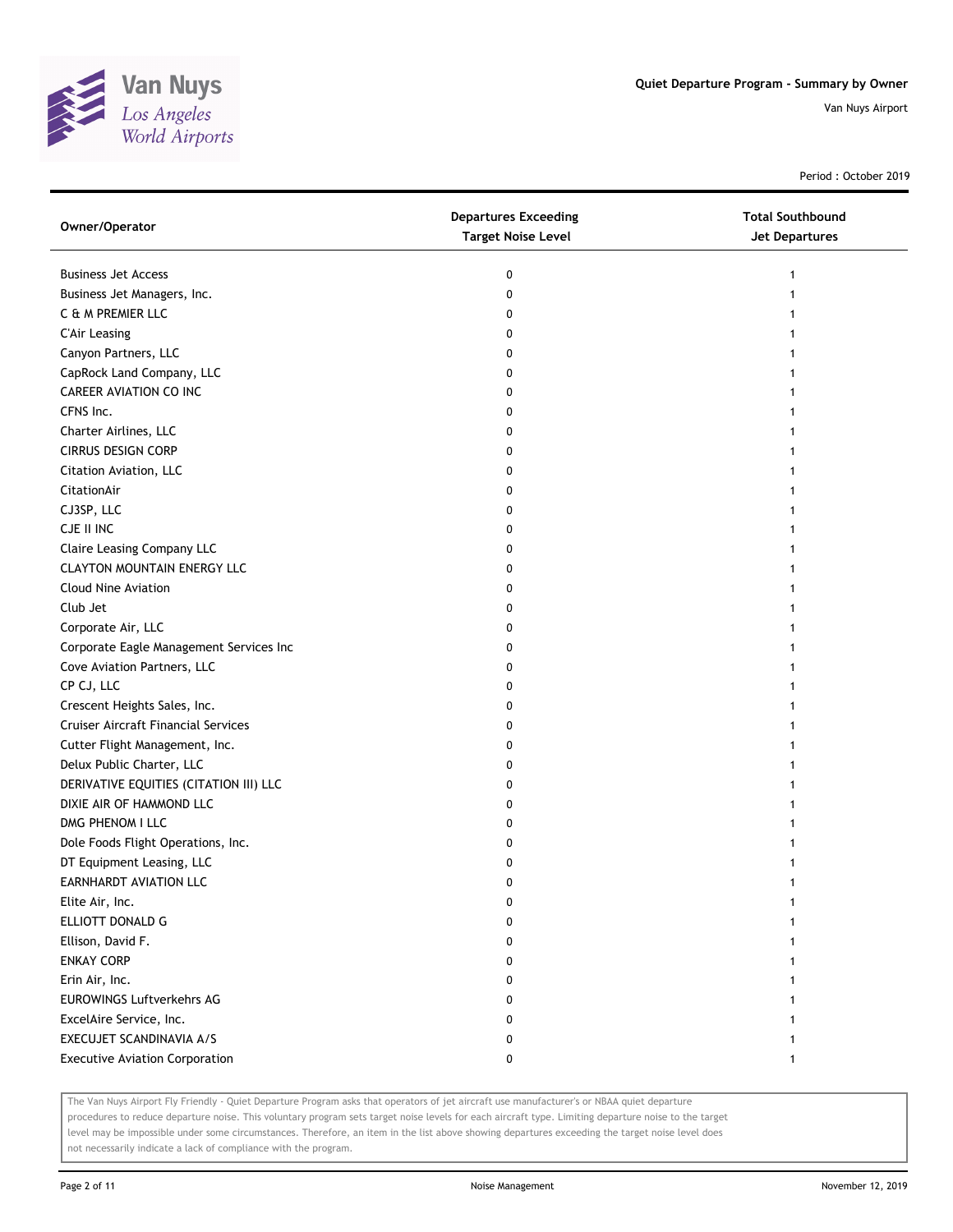

Period : October 2019

| Owner/Operator                     | <b>Departures Exceeding</b><br><b>Target Noise Level</b> | <b>Total Southbound</b><br>Jet Departures |
|------------------------------------|----------------------------------------------------------|-------------------------------------------|
| Executive Aviation Taiwan Corp.    | 0                                                        | 1                                         |
| <b>Executive Flight Services</b>   | 0                                                        |                                           |
| Executive Flight Services, Inc.    | 0                                                        |                                           |
| <b>ExpressJet Airlines</b>         | 0                                                        |                                           |
| Farsight Technologies, Inc.        | 0                                                        |                                           |
| Fast Forward Aviation, LLC         | 0                                                        | 1                                         |
| FBO Professionals Group, Inc.      | 0                                                        |                                           |
| FK Air, LLC                        | 0                                                        |                                           |
| FLEXJET LLC                        | 0                                                        |                                           |
| Flexjet, LLC                       | 0                                                        |                                           |
| Flightworks                        | 0                                                        |                                           |
| Floraero, LLC                      | 0                                                        |                                           |
| Flying Cats Air, LLC               | 0                                                        |                                           |
| Flying Fox, LLC                    | 0                                                        |                                           |
| FORENSIC SUPPORT SERVICES INC      | 0                                                        |                                           |
| FOUNTAIN CREEK HOLDINGS INC        | 0                                                        |                                           |
| Franklin-Templeton Travel, Inc.    | 0                                                        |                                           |
| Front Range Radiation Oncology, PC | 0                                                        |                                           |
| Fry's Electronics, Inc.            | 0                                                        |                                           |
| G200 AIRCRAFT LEASING INC          | 0                                                        |                                           |
| Gainjet Ireland                    | 0                                                        |                                           |
| <b>Gama Aviation LLC</b>           | 0                                                        |                                           |
| <b>GAMMA2 INC</b>                  | 0                                                        |                                           |
| <b>GARRIOTT ROBERT</b>             | 0                                                        |                                           |
| <b>GENERAL MILLS SALES INC</b>     | 0                                                        |                                           |
| <b>GENMOR LLC</b>                  | 0                                                        | 1                                         |
| Global Air Charters, Inc.          | 0                                                        |                                           |
| Global Jetcare, Inc.               | 0                                                        |                                           |
| GMH CAMPUS PARK ASSOCIATES LLC     | 0                                                        |                                           |
| Grancor Aviation Inc.              | 0                                                        |                                           |
| <b>GROUPER LLC</b>                 | 0                                                        |                                           |
| Harpo, Inc.                        | 0                                                        |                                           |
| Harth Trading Establishment        | 0                                                        |                                           |
| Her Honor, Inc.                    | 0                                                        |                                           |
| HOLT AVIATION LLC                  | 0                                                        |                                           |
| Hunt Oil Company, Inc.             | 0                                                        |                                           |
| INSIGNIA CAPITAL GROUP GP LLC      | 0                                                        |                                           |
| International Jet, LLC             | 0                                                        |                                           |
| JCG AVIATION LLC                   | 0                                                        |                                           |
| JDR Management, LLC                | 0                                                        |                                           |
| Jet Engine Technology Corporation  | 0                                                        | $\mathbf{1}$                              |

The Van Nuys Airport Fly Friendly - Quiet Departure Program asks that operators of jet aircraft use manufacturer's or NBAA quiet departure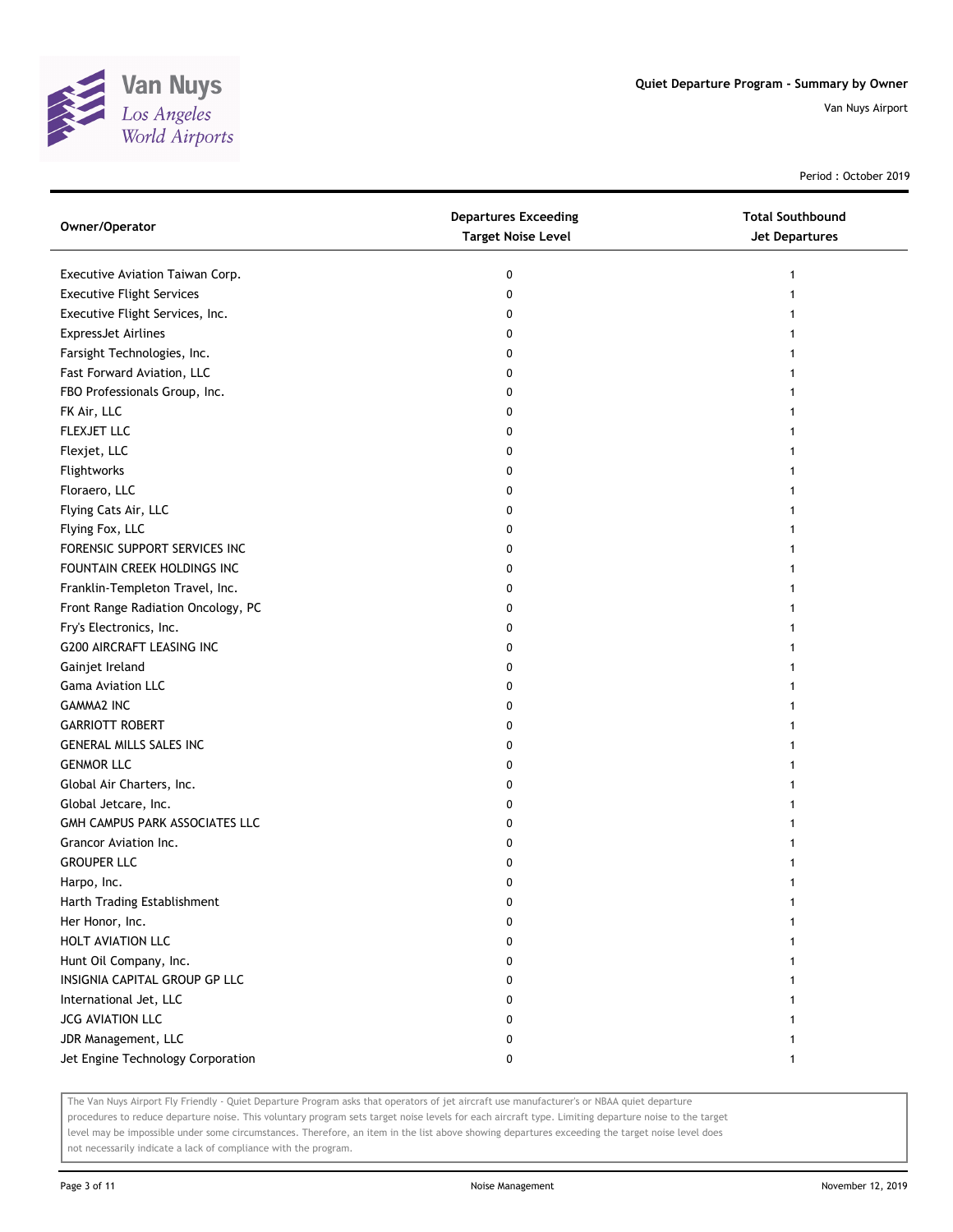

Period : October 2019

| JET FORCE V LLC<br>0<br>1<br>Jet Greene, LLC<br>0<br>Jet Link Investments, Inc.<br>0<br>Jet Linx Atlanta<br>0<br>Jet Methods<br>0<br>1<br>Jet-A, LLC<br>0<br>1<br>Jetran, LLC<br>0<br>Jetscape Services, LLC<br>0<br>JLBML LLC<br>0<br>JPMORGAN CHASE BANK NA<br>0<br>JTA CONSULTING LLC<br>0<br>K2 INVESTMENT FUND LLC<br>0<br>Kalitta Air<br>0<br>KAPLAN MICHAEL R<br>0<br>Kedec Services, LLC<br>0<br>1<br>KIDS R KIDS INTERNATIONAL INC<br>0<br>1<br>KJC GROUP HOLDINGS LLC<br>0<br><b>KPK Heliport</b><br>0<br>Kuhn Aviation<br>0<br>KUTUMIAN SOLAR INC<br>0<br>Lagniappe Aviation, LLC<br>0<br>Las Vegas Jet, LLC<br>0<br>Lewis Energy Group, LP<br>0 |
|-------------------------------------------------------------------------------------------------------------------------------------------------------------------------------------------------------------------------------------------------------------------------------------------------------------------------------------------------------------------------------------------------------------------------------------------------------------------------------------------------------------------------------------------------------------------------------------------------------------------------------------------------------------|
|                                                                                                                                                                                                                                                                                                                                                                                                                                                                                                                                                                                                                                                             |
|                                                                                                                                                                                                                                                                                                                                                                                                                                                                                                                                                                                                                                                             |
|                                                                                                                                                                                                                                                                                                                                                                                                                                                                                                                                                                                                                                                             |
|                                                                                                                                                                                                                                                                                                                                                                                                                                                                                                                                                                                                                                                             |
|                                                                                                                                                                                                                                                                                                                                                                                                                                                                                                                                                                                                                                                             |
|                                                                                                                                                                                                                                                                                                                                                                                                                                                                                                                                                                                                                                                             |
|                                                                                                                                                                                                                                                                                                                                                                                                                                                                                                                                                                                                                                                             |
|                                                                                                                                                                                                                                                                                                                                                                                                                                                                                                                                                                                                                                                             |
|                                                                                                                                                                                                                                                                                                                                                                                                                                                                                                                                                                                                                                                             |
|                                                                                                                                                                                                                                                                                                                                                                                                                                                                                                                                                                                                                                                             |
|                                                                                                                                                                                                                                                                                                                                                                                                                                                                                                                                                                                                                                                             |
|                                                                                                                                                                                                                                                                                                                                                                                                                                                                                                                                                                                                                                                             |
|                                                                                                                                                                                                                                                                                                                                                                                                                                                                                                                                                                                                                                                             |
|                                                                                                                                                                                                                                                                                                                                                                                                                                                                                                                                                                                                                                                             |
|                                                                                                                                                                                                                                                                                                                                                                                                                                                                                                                                                                                                                                                             |
|                                                                                                                                                                                                                                                                                                                                                                                                                                                                                                                                                                                                                                                             |
|                                                                                                                                                                                                                                                                                                                                                                                                                                                                                                                                                                                                                                                             |
|                                                                                                                                                                                                                                                                                                                                                                                                                                                                                                                                                                                                                                                             |
|                                                                                                                                                                                                                                                                                                                                                                                                                                                                                                                                                                                                                                                             |
|                                                                                                                                                                                                                                                                                                                                                                                                                                                                                                                                                                                                                                                             |
|                                                                                                                                                                                                                                                                                                                                                                                                                                                                                                                                                                                                                                                             |
|                                                                                                                                                                                                                                                                                                                                                                                                                                                                                                                                                                                                                                                             |
|                                                                                                                                                                                                                                                                                                                                                                                                                                                                                                                                                                                                                                                             |
| LFG Services Pty, Ltd.<br>0                                                                                                                                                                                                                                                                                                                                                                                                                                                                                                                                                                                                                                 |
| LKH Group, LLC<br>0<br>1                                                                                                                                                                                                                                                                                                                                                                                                                                                                                                                                                                                                                                    |
| Lockton Enterprises, Inc<br>0<br>1                                                                                                                                                                                                                                                                                                                                                                                                                                                                                                                                                                                                                          |
| Loganair<br>0                                                                                                                                                                                                                                                                                                                                                                                                                                                                                                                                                                                                                                               |
| LOGISTIC AIR Inc.<br>0                                                                                                                                                                                                                                                                                                                                                                                                                                                                                                                                                                                                                                      |
| London Air Services Ltd<br>0                                                                                                                                                                                                                                                                                                                                                                                                                                                                                                                                                                                                                                |
| Luft Aviation Charter, Pty. Ltd.<br>0                                                                                                                                                                                                                                                                                                                                                                                                                                                                                                                                                                                                                       |
| Luxaviation, SA<br>0                                                                                                                                                                                                                                                                                                                                                                                                                                                                                                                                                                                                                                        |
| M T AIR LLC<br>0                                                                                                                                                                                                                                                                                                                                                                                                                                                                                                                                                                                                                                            |
| Macair, Inc.<br>0                                                                                                                                                                                                                                                                                                                                                                                                                                                                                                                                                                                                                                           |
| Mach One Air Charters, Inc.<br>0                                                                                                                                                                                                                                                                                                                                                                                                                                                                                                                                                                                                                            |
| MANAGEMENT SERVICES INC<br>0                                                                                                                                                                                                                                                                                                                                                                                                                                                                                                                                                                                                                                |
| Manhattan Travel, LLC<br>0                                                                                                                                                                                                                                                                                                                                                                                                                                                                                                                                                                                                                                  |
| MASIMO 17 LLC<br>0                                                                                                                                                                                                                                                                                                                                                                                                                                                                                                                                                                                                                                          |
| <b>MB Airways</b><br>0                                                                                                                                                                                                                                                                                                                                                                                                                                                                                                                                                                                                                                      |
| <b>McCombs Enterprises</b><br>0                                                                                                                                                                                                                                                                                                                                                                                                                                                                                                                                                                                                                             |
| MCWALSH LLC<br>0                                                                                                                                                                                                                                                                                                                                                                                                                                                                                                                                                                                                                                            |
| Meadow Air, LLC<br>0<br>1                                                                                                                                                                                                                                                                                                                                                                                                                                                                                                                                                                                                                                   |

The Van Nuys Airport Fly Friendly - Quiet Departure Program asks that operators of jet aircraft use manufacturer's or NBAA quiet departure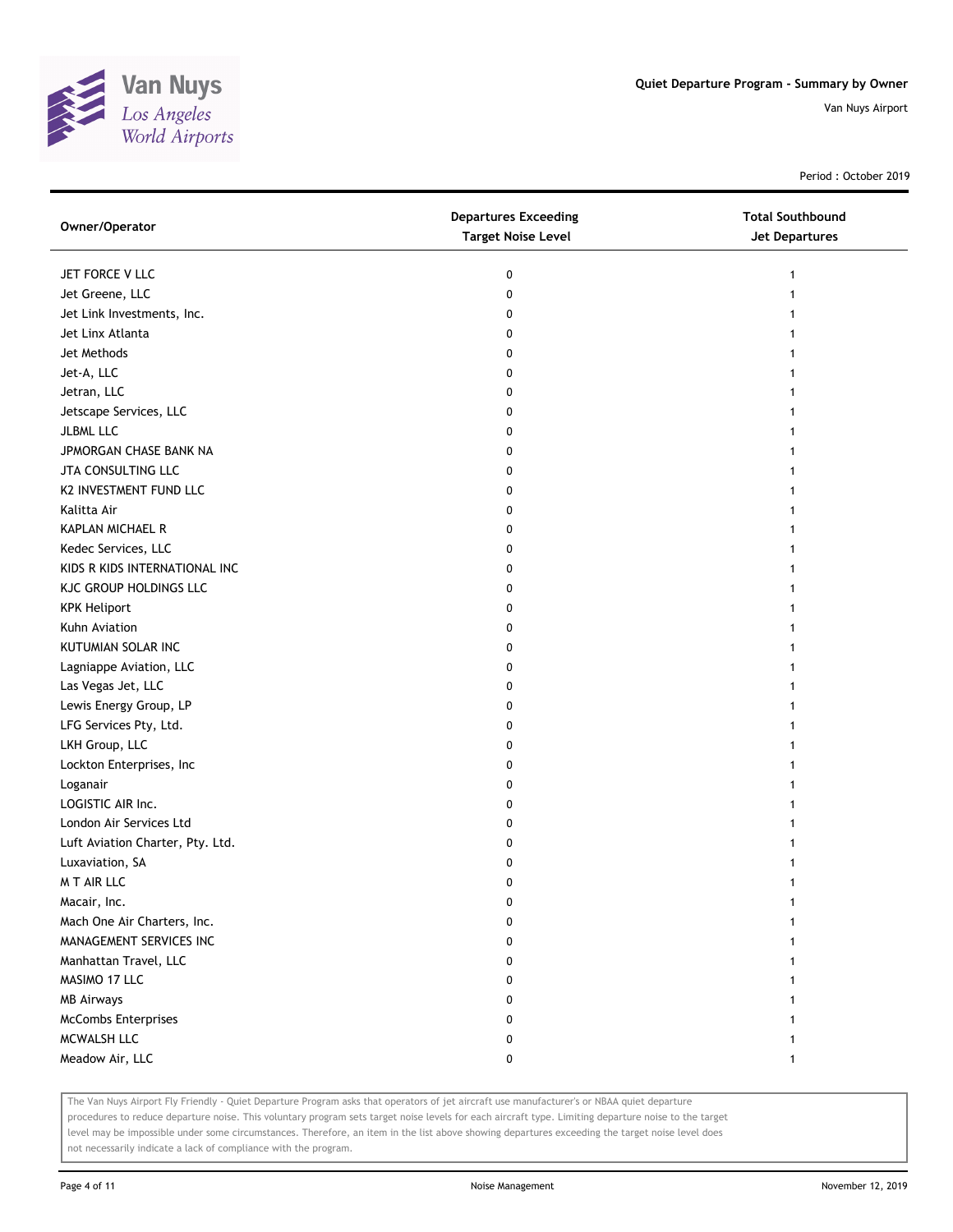

Period : October 2019

| Owner/Operator                        | <b>Departures Exceeding</b><br><b>Target Noise Level</b> | <b>Total Southbound</b><br>Jet Departures |
|---------------------------------------|----------------------------------------------------------|-------------------------------------------|
| Med Air, LLC                          | 0                                                        |                                           |
| Meregrass Inc                         | 0                                                        |                                           |
| <b>MGM Resorts International</b>      | 0                                                        |                                           |
| MidAmerica Jet                        | 0                                                        |                                           |
| Midland Financial Company             | 0                                                        |                                           |
| Milam Aviation, LLC                   | 0                                                        |                                           |
| Million Air - Dallas                  | 0                                                        |                                           |
| N36MU, LLC                            | 0                                                        |                                           |
| NantWorks, LLC                        | 0                                                        |                                           |
| Napa Jet Center                       | 0                                                        |                                           |
| Neptune Aviation Services Inc         | 0                                                        |                                           |
| New World Aviation Inc                | 0                                                        |                                           |
| Newport Equities, LLC                 | 0                                                        |                                           |
| NicholasAir                           | 0                                                        |                                           |
| Nordic Air, LLC                       | 0                                                        |                                           |
| Novajet                               | 0                                                        |                                           |
| <b>NUTRAWISE CORP</b>                 | 0                                                        |                                           |
| Oklahoma Aviation, LLC                | 0                                                        |                                           |
| ORANGE COUNTY/SUNBIRD AVIATION LLC    | 0                                                        |                                           |
| Pacific Coast Jet Charter, Inc.       | 0                                                        |                                           |
| Padal Inc.                            | 0                                                        |                                           |
| <b>Paul Garner Aviation</b>           | 0                                                        |                                           |
| PEED AVIATION INTL LLC                | 0                                                        |                                           |
| Perfect Agreements Leasing, Inc.      | 0                                                        |                                           |
| PHILLIPS AND JORDAN INC               | 0                                                        |                                           |
| Pilgrim Air 2, LLC                    | 0                                                        |                                           |
| PILOT CORP                            | 0                                                        |                                           |
| Pinnacle Aviation Inc                 | 0                                                        |                                           |
| Plane 4070, LLC                       | 0                                                        |                                           |
| Platinum Equity, LLC                  | 0                                                        |                                           |
| PMC Global, Inc.                      | 0                                                        |                                           |
| PNC Equipment Finance, LLC            | 0                                                        |                                           |
| <b>Precision Aircraft Management</b>  | 0                                                        |                                           |
| Presidential Aviation, Inc.           | 0                                                        |                                           |
| Professional Airways, LLC             | 0                                                        |                                           |
| QS Partners, LLC                      | 0                                                        |                                           |
| Rainbow Aviation, Ltd.                | 0                                                        |                                           |
| Red Light Management                  | 0                                                        |                                           |
| <b>ROARK KEN W</b>                    | 0                                                        |                                           |
| Running Water Land and Cattle Company | 0                                                        |                                           |
| S.K. Aviation, LLC                    | 0                                                        | $\mathbf{1}$                              |

The Van Nuys Airport Fly Friendly - Quiet Departure Program asks that operators of jet aircraft use manufacturer's or NBAA quiet departure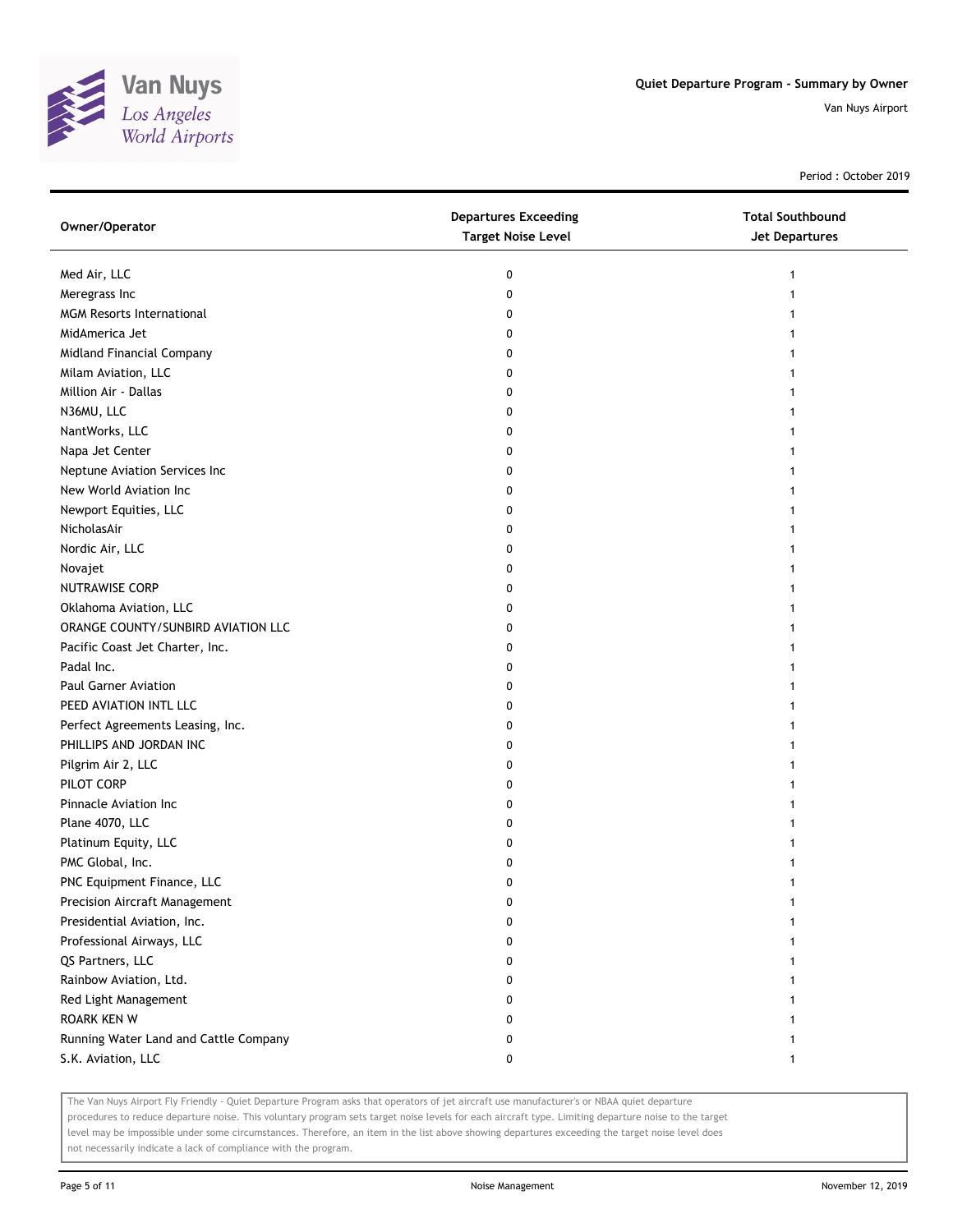

Period : October 2019

| Owner/Operator                                    | <b>Departures Exceeding</b><br><b>Target Noise Level</b> | <b>Total Southbound</b><br>Jet Departures |
|---------------------------------------------------|----------------------------------------------------------|-------------------------------------------|
| Sage Air, LLC                                     | 0                                                        |                                           |
| SCHUSSBOOMER SYSTEMS INC                          | 0                                                        |                                           |
| SCOBEY MICHAEL A TRUSTEE                          | 0                                                        |                                           |
| Scott, D. Gregory                                 | 0                                                        |                                           |
| Servicios Integrales de Aviacion, SA              | 0                                                        |                                           |
| SH978 LLC                                         | 0                                                        |                                           |
| SIMON WILLIAM SCOTT                               | 0                                                        |                                           |
| Sky One Holdings, LLC                             | 0                                                        |                                           |
| Sky River Consulting, LLC                         | 0                                                        |                                           |
| SkyWest Airlines                                  | 0                                                        |                                           |
| South Aviation Inc                                | 0                                                        |                                           |
| Southern Glazer's Wine & Spirits                  | 0                                                        |                                           |
| <b>STAGG AVIATION LLC</b>                         | 0                                                        |                                           |
| State Farm Mutual Auto Insurance                  | 0                                                        |                                           |
| Stephens Institute                                | 0                                                        |                                           |
| Sunview Air, Inc.                                 | 0                                                        |                                           |
| SWIFT AIR LLC                                     | 0                                                        |                                           |
| TAG Aviation (UK) Ltd                             | 0                                                        |                                           |
| TAYLOR JAMES D                                    | 0                                                        |                                           |
| Terra Dulce, LLC                                  | 0                                                        |                                           |
| TEXTRON AVIATION INC                              | 0                                                        |                                           |
| Textron Aviation, Inc                             | 0                                                        |                                           |
| TFK Aviation, Inc.                                | 0                                                        |                                           |
| The Powell Group LLC                              | 0                                                        |                                           |
| Threshold Technologies, Inc.                      | 0                                                        |                                           |
| Thunder Spring - Wareham, LLC                     | 0                                                        |                                           |
| TO Aviation, LLC                                  | 0                                                        |                                           |
| Trans-Pacific Air Charter, LLC                    | 0                                                        |                                           |
| TRICAL INC                                        | 0                                                        |                                           |
| TriPacific Managers, Inc.                         | 0                                                        |                                           |
| TVPX 2017-1037 BUSINESS TRUST UTAH BUSINESS TRUST | 0                                                        |                                           |
| TVPX ARS INC TRUSTEE                              | 0                                                        |                                           |
| U.S. Bank Equipment Finance                       | 0                                                        |                                           |
| United Medical Devices, LLC                       | 0                                                        |                                           |
| <b>Washington Corporation</b>                     | 0                                                        |                                           |
| Western Precooling Systems                        | 0                                                        |                                           |
| Westman Development, LLC                          | 0                                                        |                                           |
| Westways, LLC                                     | 0                                                        |                                           |
| Westwind Air LLC (Oklahoma)                       | 0                                                        |                                           |
| WILMINGTON AERO VENTURES INC                      | 0                                                        |                                           |
| Wyoming Green Corporation                         | 0                                                        |                                           |

The Van Nuys Airport Fly Friendly - Quiet Departure Program asks that operators of jet aircraft use manufacturer's or NBAA quiet departure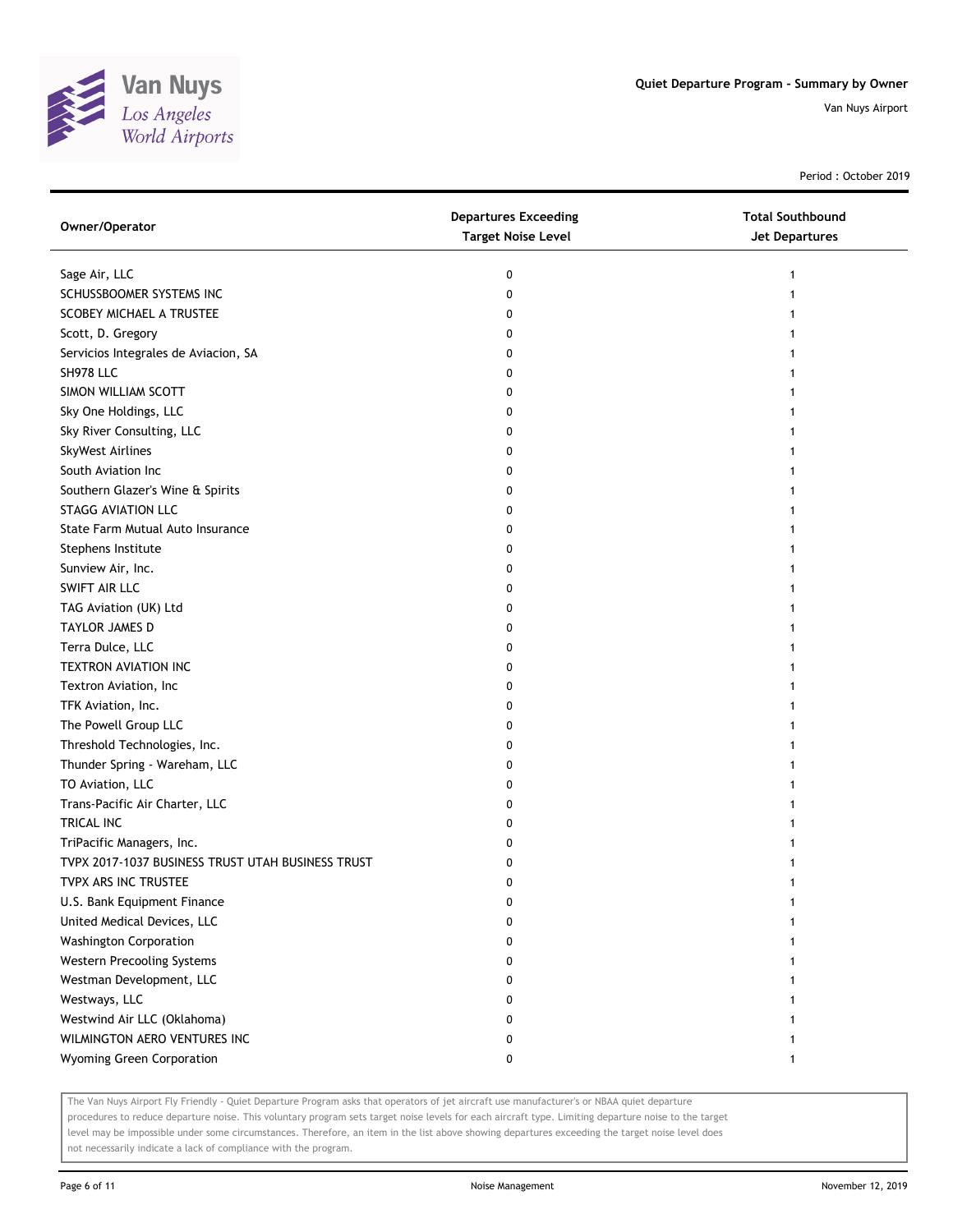

Period : October 2019

| Owner/Operator                            | <b>Departures Exceeding</b><br><b>Target Noise Level</b> | <b>Total Southbound</b><br>Jet Departures |
|-------------------------------------------|----------------------------------------------------------|-------------------------------------------|
| <b>ZC</b> Aviation                        | 0                                                        | $\mathbf{1}$                              |
| 80701 Holding Trust                       | 0                                                        | $\mathbf{2}$                              |
| ACM Aviation, Inc                         | 0                                                        | 2                                         |
| Aerolineas Ejecutivas                     | 0                                                        | 2                                         |
| Ambrose Corporation                       | 0                                                        | $\mathbf{2}$                              |
| AMVAL LLC                                 | 0                                                        | 2                                         |
| <b>AOSky Corporation</b>                  | 0                                                        | 2                                         |
| ATI Jet, Inc.                             | 0                                                        | 2                                         |
| Aurora Jet Partners                       | 0                                                        | 2                                         |
| BIZAV AIRCRAFT MANAGEMENT LLC             | 0                                                        | $\overline{2}$                            |
| Blue Spruce Capital Corp.                 | 0                                                        | $\mathbf{2}$                              |
| <b>BOD Aviation, LLC</b>                  | 0                                                        | 2                                         |
| BOMBARDIER BUSINESS JET SOLUTIONS Inc.    | 0                                                        | 2                                         |
| <b>BRAVO BRAVO AVIATION LLC</b>           | 0                                                        | 2                                         |
| C Dot Aviation, LLC                       | 0                                                        | $\overline{2}$                            |
| Central Management Services               | 0                                                        | $\mathbf{2}$                              |
| Citation Air, LLC                         | 0                                                        | 2                                         |
| Colony LeaseCo, LLC                       | 0                                                        | 2                                         |
| Consolidated Investment Group, LLC        | 0                                                        | 2                                         |
| CTP Aviation, LLC                         | 0                                                        | $\mathbf{2}$                              |
| David Mercier                             | 0                                                        | $\mathbf{2}$                              |
| Delta Private Jets                        | 0                                                        | 2                                         |
| Diamond Air, LLC                          | 0                                                        | 2                                         |
| <b>E350 LLC</b>                           | 0                                                        | 2                                         |
| Eric Libbey Aviation Services             | 0                                                        | $\overline{2}$                            |
| Ernie Ball, Inc.                          | 0                                                        | 2                                         |
| FK Equipment, LLC                         | 0                                                        | 2                                         |
| Fleet Unlimited, Inc.                     | 0                                                        | 2                                         |
| Flexjets                                  | 0                                                        | 2                                         |
| Flight Options LLC                        | 0                                                        | $\overline{2}$                            |
| G1307 LLC                                 | 0                                                        | $\overline{2}$                            |
| Genter Airways, LLC                       | 0                                                        | $\overline{2}$                            |
| GF MANAGEMENT COMPANY LLC                 | 0                                                        | 2                                         |
| <b>Gulfstream Aerospace Corporation</b>   | 0                                                        | 2                                         |
| Hangar Aviation Management, LLC           | 0                                                        | $\mathbf{2}$                              |
| Heights Aviation Inc                      | 0                                                        | $\mathbf{2}$                              |
| HGA, LLC                                  | 0                                                        | $\mathbf{2}$                              |
| HIM Holdings, Inc.                        | 0                                                        | $\mathbf{2}$                              |
| Hollister Aviation, LLC                   | 0                                                        | $\mathbf{2}$                              |
| International Jet Aviation Services, Inc. | 0                                                        | $\mathbf{2}$                              |
| Irongate Air, LLC                         | 0                                                        | $\mathbf{2}$                              |

The Van Nuys Airport Fly Friendly - Quiet Departure Program asks that operators of jet aircraft use manufacturer's or NBAA quiet departure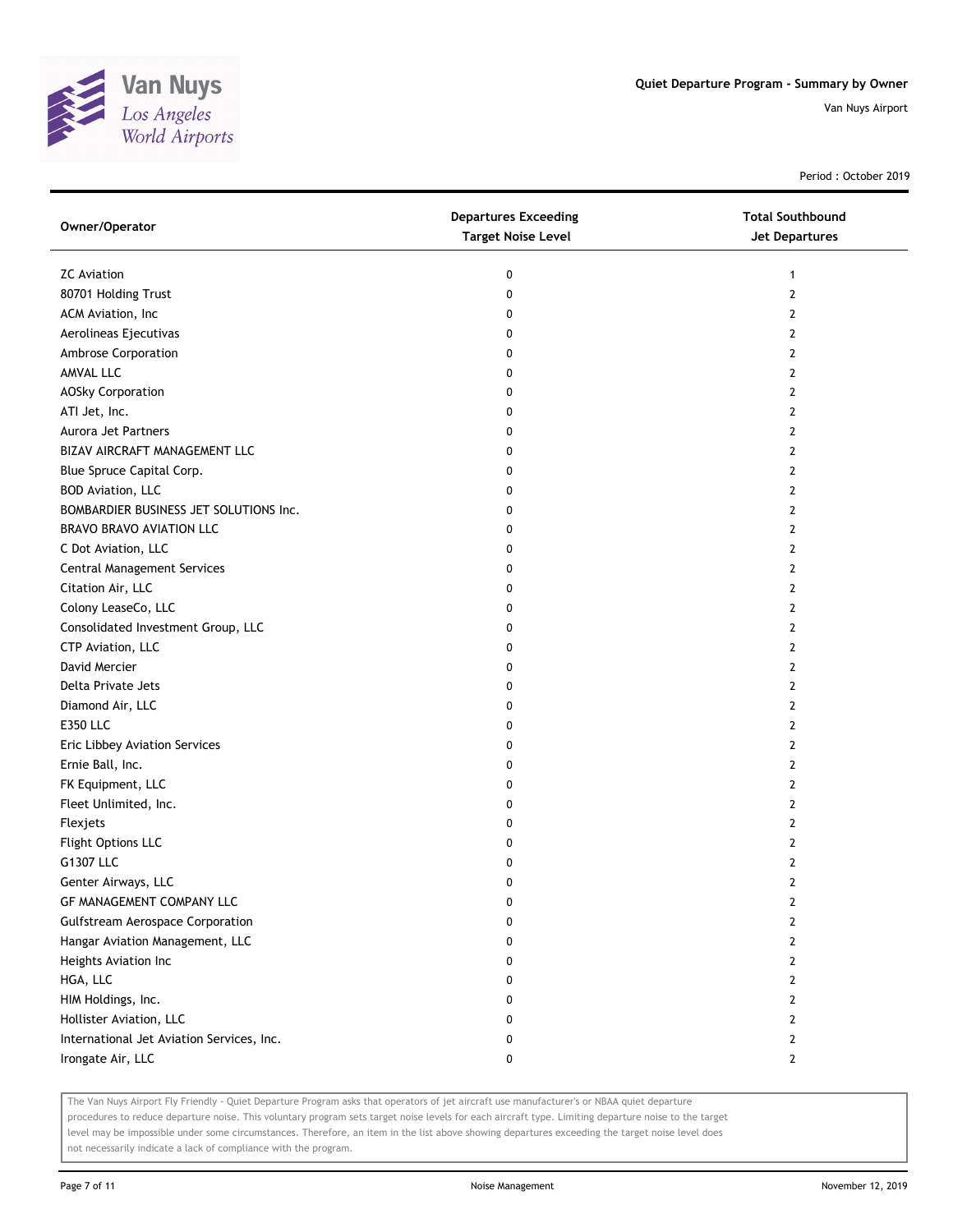

Period : October 2019

| Owner/Operator                       | <b>Departures Exceeding</b><br><b>Target Noise Level</b> | <b>Total Southbound</b><br><b>Jet Departures</b> |
|--------------------------------------|----------------------------------------------------------|--------------------------------------------------|
| Jacobs Family Trust                  | 0                                                        | $\overline{2}$                                   |
| Jet Equity Group                     | 0                                                        | $\mathbf{2}$                                     |
| Jet Linx Aviation, LLC               | 0                                                        | 2                                                |
| Journey Aviation, LLC                | 0                                                        | 2                                                |
| Keystone Aviation, LLC               | 0                                                        | $\mathbf{2}$                                     |
| KKA Enterprises, LLC                 | 0                                                        | 2                                                |
| Leonard Green & Partners, LLC        | 0                                                        | 2                                                |
| LMG Aviation, LLC                    | 0                                                        | 2                                                |
| Maine Aviation Aircraft Charter, LLC | 0                                                        | 2                                                |
| Malibu Consulting, Ltd.              | 0                                                        | $\mathbf{2}$                                     |
| Meridian Air Charter                 | 0                                                        | $\mathbf{2}$                                     |
| Merle Norman Cosmetics, Inc.         | 0                                                        | $\mathbf{2}$                                     |
| Michigan Appearances, LLC            | 0                                                        | 2                                                |
| Moller Investment Group, Inc         | 0                                                        | 2                                                |
| NameDropper Aviation, LLC            | 0                                                        | 2                                                |
| NetJets, Inc.                        | 0                                                        | 2                                                |
| <b>NV510 LLC</b>                     | 0                                                        | 2                                                |
| <b>NVJETS</b>                        | 0                                                        | 2                                                |
| <b>Oakmont Corporation</b>           | 0                                                        | $\overline{2}$                                   |
| Penske Jet, Inc.                     | 0                                                        | $\overline{2}$                                   |
| Pilgrim Air, LLC                     | 0                                                        | $\overline{2}$                                   |
| Pilmico Foods Corporation            | 0                                                        | $\overline{2}$                                   |
| Pinnacle Aviation, Inc.              | 0                                                        | $\overline{2}$                                   |
| Priester Aviation, LLC               | 0                                                        | 2                                                |
| Rancho Pacific Holdings, LLC         | 0                                                        | $\mathbf{2}$                                     |
| Raven Aviation II, LLC               | 0                                                        | 2                                                |
| Reyes Holdings, LLC                  | 0                                                        | 2                                                |
| Riava Investments, LLC               | 0                                                        | 2                                                |
| SKYTECH INC                          | 0                                                        | 2                                                |
| The Dilweg Companies, LLC            | 0                                                        | $\mathbf{2}$                                     |
| Tierra Dulce, LLC                    | 0                                                        | $\mathbf{2}$                                     |
| TP Aviation, LLC                     | 0                                                        | $\overline{2}$                                   |
| TTX Holdings, LLC                    | 0                                                        | 2                                                |
| VCSGV, LLC                           | 0                                                        | 2                                                |
| Wanger Jones Helsley PC              | 0                                                        | $\mathbf{2}$                                     |
| Windsor Jet Management               | 0                                                        | $\overline{2}$                                   |
| 44 Ocober 563, LLC                   | 0                                                        | 3                                                |
| AbbVie US, LLC                       | 0                                                        | 3                                                |
| Acabel, LLC                          | 0                                                        | 3                                                |
| Air Rodriguez, LLC                   | 0                                                        | 3                                                |
| Aviation Consultants, Inc.           | 0                                                        | 3                                                |

The Van Nuys Airport Fly Friendly - Quiet Departure Program asks that operators of jet aircraft use manufacturer's or NBAA quiet departure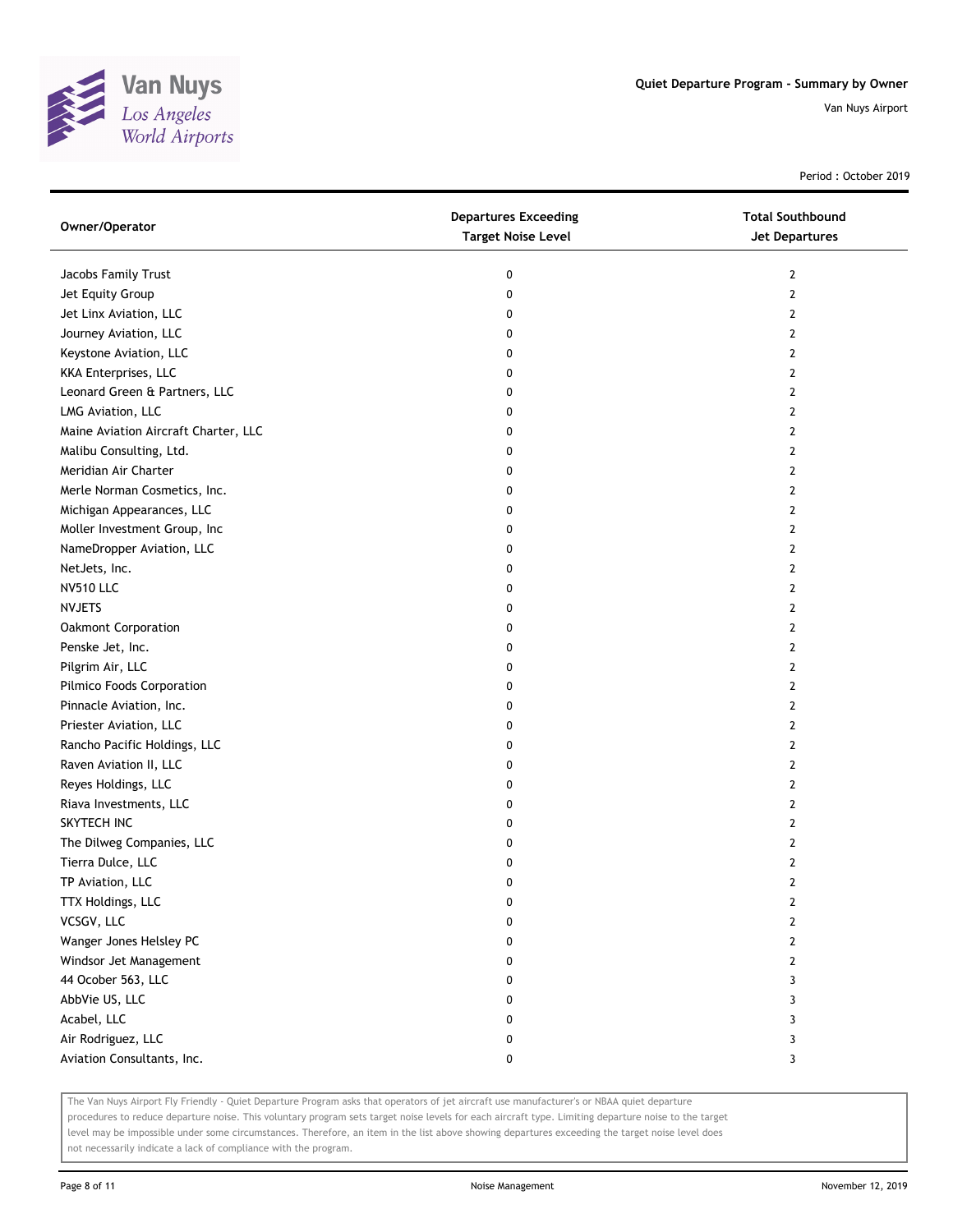

Period : October 2019

| Owner/Operator                              | <b>Departures Exceeding</b><br><b>Target Noise Level</b> | <b>Total Southbound</b><br>Jet Departures |
|---------------------------------------------|----------------------------------------------------------|-------------------------------------------|
| Bopper Airways, LLC                         | 0                                                        | 3                                         |
| BS Aviation Holdings, LLC                   | 0                                                        | 3                                         |
| Century Jets                                | 0                                                        | 3                                         |
| Culbertson Aviation, LLC                    | 0                                                        | 3                                         |
| Custom Jet Charters, LLC                    | 0                                                        | 3                                         |
| E & J Logistics, LLC                        | 0                                                        | 3                                         |
| Elliott Aviation Flight Services Inc        | 0                                                        | 3                                         |
| Executive Jet Management                    | 0                                                        | 3                                         |
| Flexjet LLC                                 | 0                                                        | 3                                         |
| Gemini Air Group, LLC                       | 0                                                        | 3                                         |
| Global Aviation, Inc.                       | 0                                                        | 3                                         |
| <b>Grossman Company Properties</b>          | 0                                                        | 3                                         |
| GTC Aviation, LLC                           | 0                                                        | 3                                         |
| Jet Aviation Business Jets, Inc.            | 0                                                        | 3                                         |
| Jet Linx Aviation LLC                       | 0                                                        | 3                                         |
| JetReady                                    | 0                                                        | 3                                         |
| JetSelect Aviation, LLC                     | 0                                                        | 3                                         |
| Justice Air, Inc.                           | 0                                                        | 3                                         |
| L & G Aviation, LLC                         | 0                                                        | 3                                         |
| Landmark Aviation                           | 0                                                        | 3                                         |
| Lavinia Aircraft Leasing, LLC               | 0                                                        | 3                                         |
| LCB Air, LLC                                | 0                                                        | 3                                         |
| Lyon Aviation                               | 0                                                        | 3                                         |
| <b>MC Group</b>                             | 0                                                        | 3                                         |
| Mira Vista Aviation                         | 0                                                        | 3                                         |
| Pacific Coast Jet, LLC                      | 0                                                        | 3                                         |
| Peri Jets, Inc.                             | 0                                                        | 3                                         |
| Planet Nine Private Air, LLC                | 0                                                        | 3                                         |
| Prime Jet, LLC                              | 0                                                        | 3                                         |
| Resilienza, LLC                             | 0                                                        | 3                                         |
| SC Aviation, Inc                            | 0                                                        | 3                                         |
| Scottsdale Hangar One, LLC                  | 0                                                        | 3                                         |
| VistaJet Limited                            | 0                                                        |                                           |
| Advanced Air, LLC                           | 0                                                        |                                           |
| EOS AIRLINES Inc.                           | 0                                                        |                                           |
| Exclusive Jets, LLC                         | 0                                                        |                                           |
| <b>Flight Options</b>                       | 0                                                        |                                           |
| Friedkin Aviation, Inc.                     | 0                                                        |                                           |
| Gama Aviation Signature Aircraft Management | 0                                                        |                                           |
| Global Jet Partners, LLC                    | 0                                                        |                                           |
| K5-Aviation GmbH                            | 0                                                        | 4                                         |

The Van Nuys Airport Fly Friendly - Quiet Departure Program asks that operators of jet aircraft use manufacturer's or NBAA quiet departure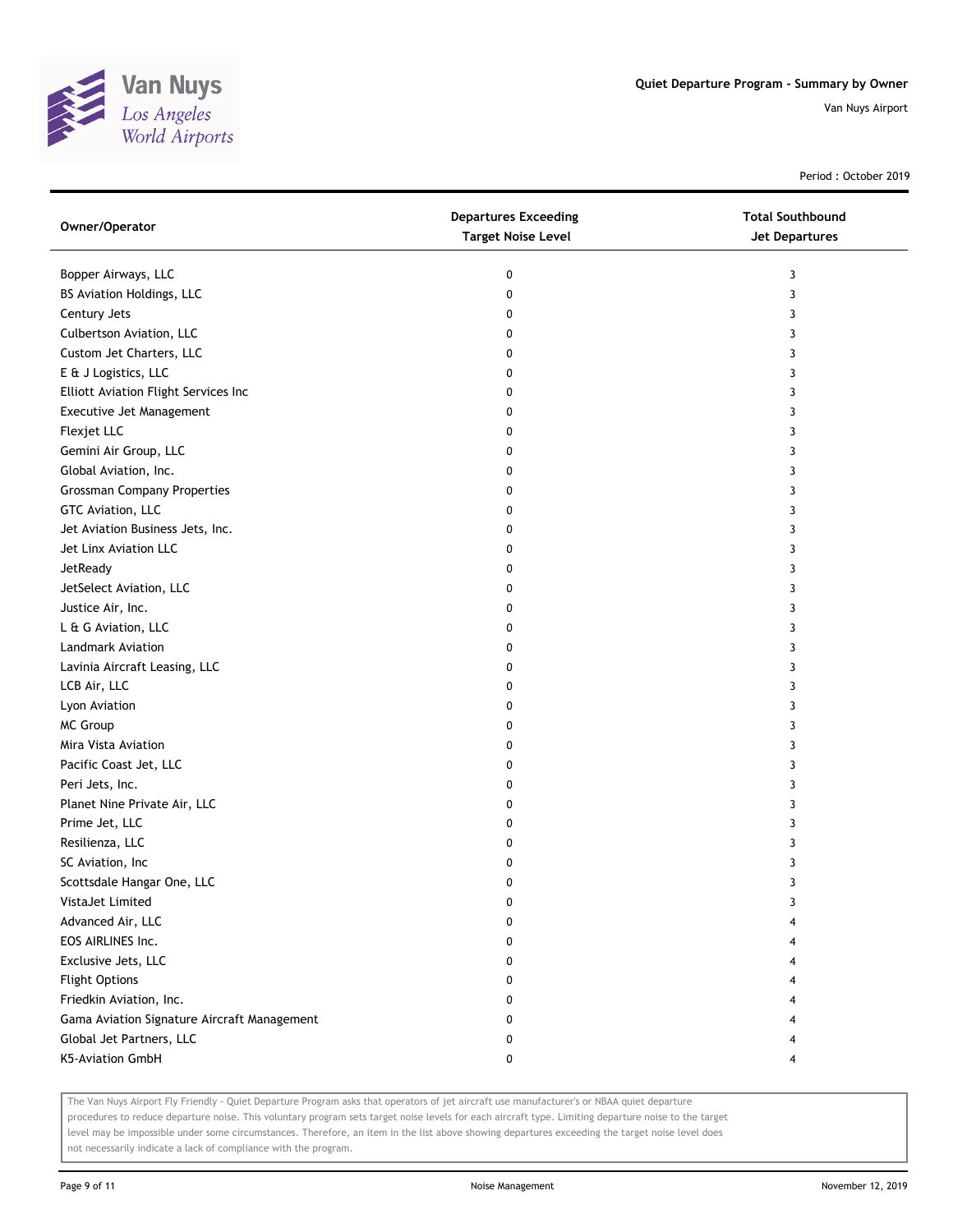

Period : October 2019

| Owner/Operator                           | <b>Departures Exceeding</b><br><b>Target Noise Level</b> | <b>Total Southbound</b><br><b>Jet Departures</b> |
|------------------------------------------|----------------------------------------------------------|--------------------------------------------------|
| <b>KACALP Flight Operations</b>          | 0                                                        | 4                                                |
| Leonard Green & Partners, LP             | 0                                                        |                                                  |
| LNW Consulting, LLC                      | 0                                                        |                                                  |
| Marquis Jet Partners Inc                 | 0                                                        |                                                  |
| NETJETS AVIATION Inc.                    | 0                                                        |                                                  |
| NETJETS SALES INC                        | 0                                                        |                                                  |
| Swift Aircraft Management, LLC           | 0                                                        |                                                  |
| Trijet Aviation Management, LLC          | 0                                                        | 4                                                |
| Waypoint Partners, LLC                   | 0                                                        | 4                                                |
| WILMINGTON TRUST CO TRUSTEE              | 0                                                        |                                                  |
| Alphacraft Air, LLC                      | 0                                                        | 5                                                |
| CI Jets                                  | 0                                                        | 5                                                |
| Corporate Flight International           | 0                                                        | 5                                                |
| Dumont Jets                              | 0                                                        | 5                                                |
| Herjavec Group                           | 0                                                        | 5                                                |
| Mike Post Productions, Inc.              | 0                                                        | 5                                                |
| Mountain Aviation, Inc                   | 0                                                        | 5                                                |
| Paramount Pictures Corporation           | 0                                                        | 5                                                |
| Sawyer Aviation, LLC                     | 0                                                        | 5                                                |
| Tutor-Saliba Corporation                 | 0                                                        | 5                                                |
| Williams Communities, LLC                | 0                                                        | 5                                                |
| Chicago Exotic Collection, LLC           | 0                                                        | 6                                                |
| Desert Jet, LLC                          | 0                                                        | 6                                                |
| Leveled Wings, LLC                       | 0                                                        | 6                                                |
| <b>MP Aviation LLC</b>                   | 0                                                        | 6                                                |
| Sands Aviation, LLC                      | 0                                                        | 6                                                |
| Space Exploration Technologies, Corp.    | 0                                                        | 6                                                |
| Air Lease Corporation                    | 0                                                        | 7                                                |
| Golden State Jet, LLC                    | 0                                                        | 7                                                |
| Paragon Airways                          | 0                                                        | 7                                                |
| Worldwide Jet Charter, LLC               | 0                                                        | 7                                                |
| Clay Lacy Aviation, Inc.                 | 0                                                        | 8                                                |
| Paragon Transport Management, LLC        | 0                                                        | 8                                                |
| Starjet, Inc.                            | 0                                                        | 8                                                |
| FltPlan.com                              | 0                                                        | 9                                                |
| Jet Aviation Flight Services, Inc.       | 0                                                        | 9                                                |
| Millbrook Air                            | 0                                                        | 9                                                |
| Regency Air, LLC                         | 0                                                        | 9                                                |
| TVPX AIRCRAFT SOLUTIONS INC TRUSTEE      | 0                                                        | 9                                                |
| Caesars Entertainment Operating Co., Inc | 0                                                        | 11                                               |
| <b>Cirrus Aviation Services</b>          | 0                                                        | 11                                               |

The Van Nuys Airport Fly Friendly - Quiet Departure Program asks that operators of jet aircraft use manufacturer's or NBAA quiet departure